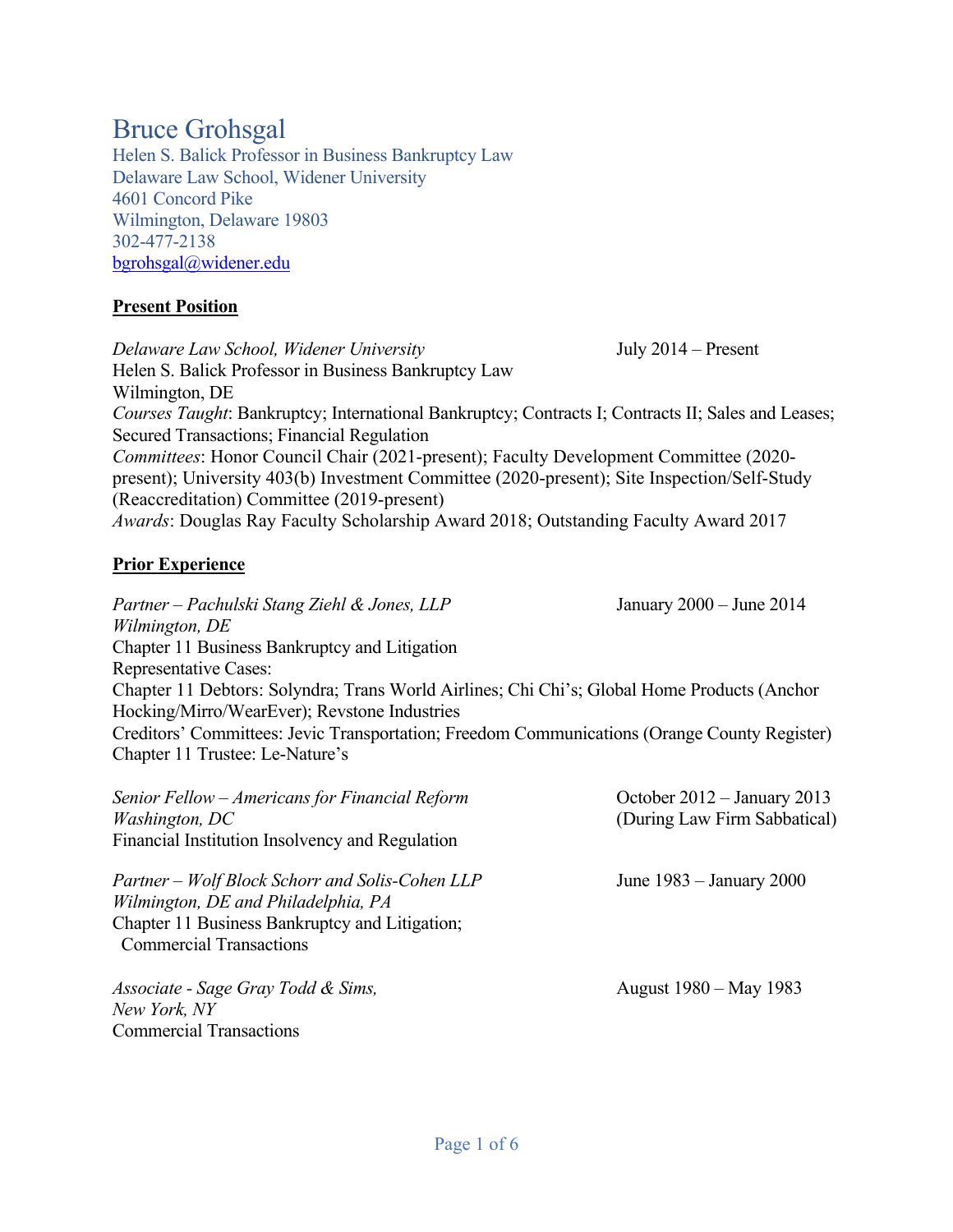## **Editorships**

| Co-Editor in Chief – Norton Annual Survey of Bankruptcy<br>Law (Thomson Reuters)        | July $2020$ – Present   |
|-----------------------------------------------------------------------------------------|-------------------------|
| Co-Editor-in-Chief – Norton Journal of Bankruptcy<br>Law and Practice (Thomson Reuters) | December 2019 – Present |
| Co-Editor – Bankruptcy Update Column, Delaware State Bar<br><b>Association Journal</b>  | December 2019 – Present |

## **Recent Publications**

## Law Review Articles:

*The Alteration of Ex Ante Agreements by the Bankruptcy Code*, 95 Am. Bankr. L. J. 713 (2021)

*The Long Strange Trip to a Certainty of Hopelessness: The Legislative and Political History of the Nondischarge of Student Loans in Bankruptcy*, 95 Am. Bankr. L. J. 443 (2021)

*The Argument for a Federal Rule of Decision for a Bankruptcy Court's Recharacterization of a Claim as Equity*, 94 Am. Bankr. L. J. 681 (2020)

*Can Student Loans be Discharged in Bankruptcy?* 90 Miss. L. J. 35 (2020)

*Absolute Priority Redux: Chapter 11 First Day Orders and Pre-Plan Settlements Post-*Jevic, 10 Wm. & Mary Bus. L. Rev. 61 (2018), also available at SSRN: https://ssrn.com/abstract=3384377

*How Absolute is the Absolute Priority Rule in Bankruptcy? The Case for Structured Dismissals*, 8 Wm. & Mary Bus. L. Rev. 439 (2017), also available at SSRN: https://ssrn.com/abstract=2845430

*Colder Than a Landlord's Heart? Reconciling a Debtor's Authority to Sell Property Free and Clear of a Lease Under Bankruptcy Code Section 363(f) with the Tenant's Right to Remain in Possession on a Lease Rejection under Section 365(h)*, 100 Marq. L. Rev. 295 (2016), also available at SSRN: https://ssrn.com/abstract=2845369

#### Short Articles and Editorials:

*Why Student Loans Are Nearly Impossible to Discharge in Bankruptcy* (forthcoming), American Bankruptcy Institute Journal, XLI JAN Am. Bankr. Inst. J. 58 (Jan. 2022)

*A Bad Bargain: The Legislative and Political History of the "Undue Hardship" Requirement for the Discharge of Student Loans in Bankruptcy*, 2021 No. 8 Norton Bankr. L. Adviser NL 1 (2021)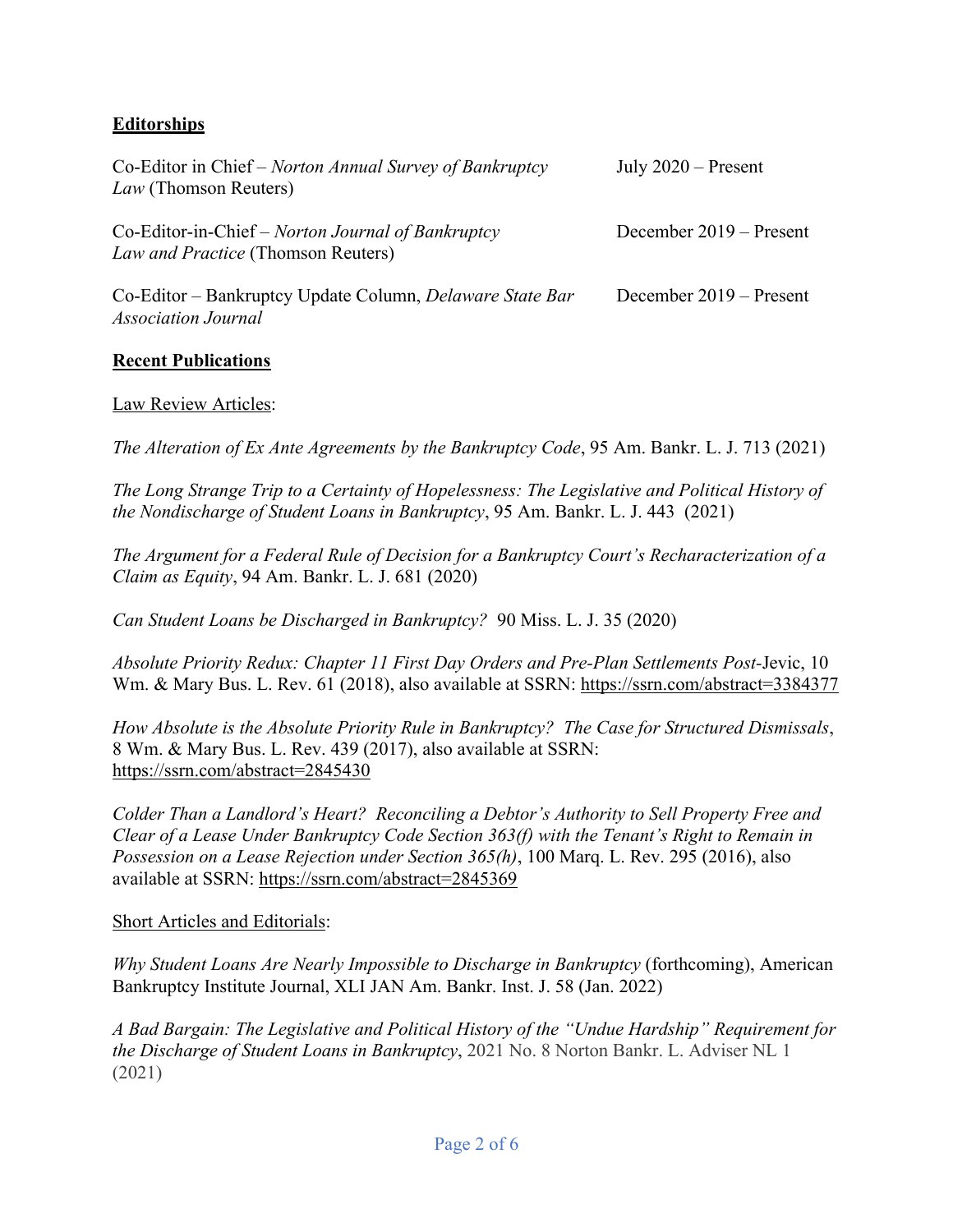*Must Bankruptcy Courts Apply the Punitive Gloss of Brunner for the Discharge of a Student Loan?*, American Bankruptcy Institute Journal, 39-MAY Am. Bankr. Inst. J. 14 (May 2020)

*Should the Appointment of a Committee of Unsecured Creditors Be Made Optional in Chapter 11 Cases?*, with Hon. Christopher S. Sontchi, American Bankruptcy Institute Journal, 38-NOV Am. Bankr. Inst. J. 12 (Nov. 2019)

*Absolute Priority Redux: Chapter 11 First Day Orders and Pre-Plan Settlements Post-*Jevic, Harvard Bankruptcy Roundtable (May 7, 2019), available at https://blogs.harvard.edu/bankruptcyroundtable/?s=redux, with a link to the Wm. & Mary Bus. L. Rev. 61 (2018) article listed above

*Does the Financial Institution Bankruptcy Act of 2017 (FIBA) Undermine the Effective Restructuring of a Failing Financial Institution?* Harvard Bankruptcy Roundtable (June 13, 2017), available at http://blogs.harvard.edu/bankruptcyroundtable/, with a link to the March 23, 2017 House written testimony listed under "Publications and Congressional Testimony – July 1, 2014 to Present" above

*How a GOP Bill Could Cause the Next Financial Crisis*, Politico (April 26, 2017), with Simon Johnson, available at http://www.politico.com/agenda/story/2017/04/26/how-a-gop-bill-couldcause-the-next-financial-crisis-000428

*How Absolute is the Absolute Priority Rule in Bankruptcy? The Case for Structured Dismissals*, Harvard Bankruptcy Roundtable (November 1, 2016), available at http://blogs.harvard.edu/bankruptcyroundtable/2016/11/01/how-absolute-is-the-absolute-priorityrule-in-bankruptcy-the-case-for-structured-dismissals/, with a link to the 8 Wm. & Mary Bus. L. Rev. 439 (2017) article listed above

*Why Recent SPOE Bills for SIFIs Fail*, American Bankruptcy Institute Journal, 33-DEC Am. Bankr. Inst. J. 10 (December 2014)

Book Chapters:

*Sections 363 and 364 – Use, Sale or Lease of Property and Obtaining Credit*, Chapter in print edition of *Norton Annual Survey of Bankruptcy Law* (2021), 2021 Ann. Surv. of Bankr. Law 16 (with Joseph M. Mulvihill and Katelyn M. Crawford)

*Sections 542 and 543 – Turnover of Property of the Estate*, Chapter in print edition of *Norton Annual Survey of Bankruptcy Law* (2021), 2021 Ann. Surv. of Bankr. Law 26

*Sections 363 and 364 – Use, Sale or Lease of Property and Obtaining Credit*, Chapter in print edition of *Norton Annual Survey of Bankruptcy Law* (2020), 2020 Ann. Surv. of Bankr. Law 16 (with Joseph M. Mulvihill and Katelyn M. Crawford)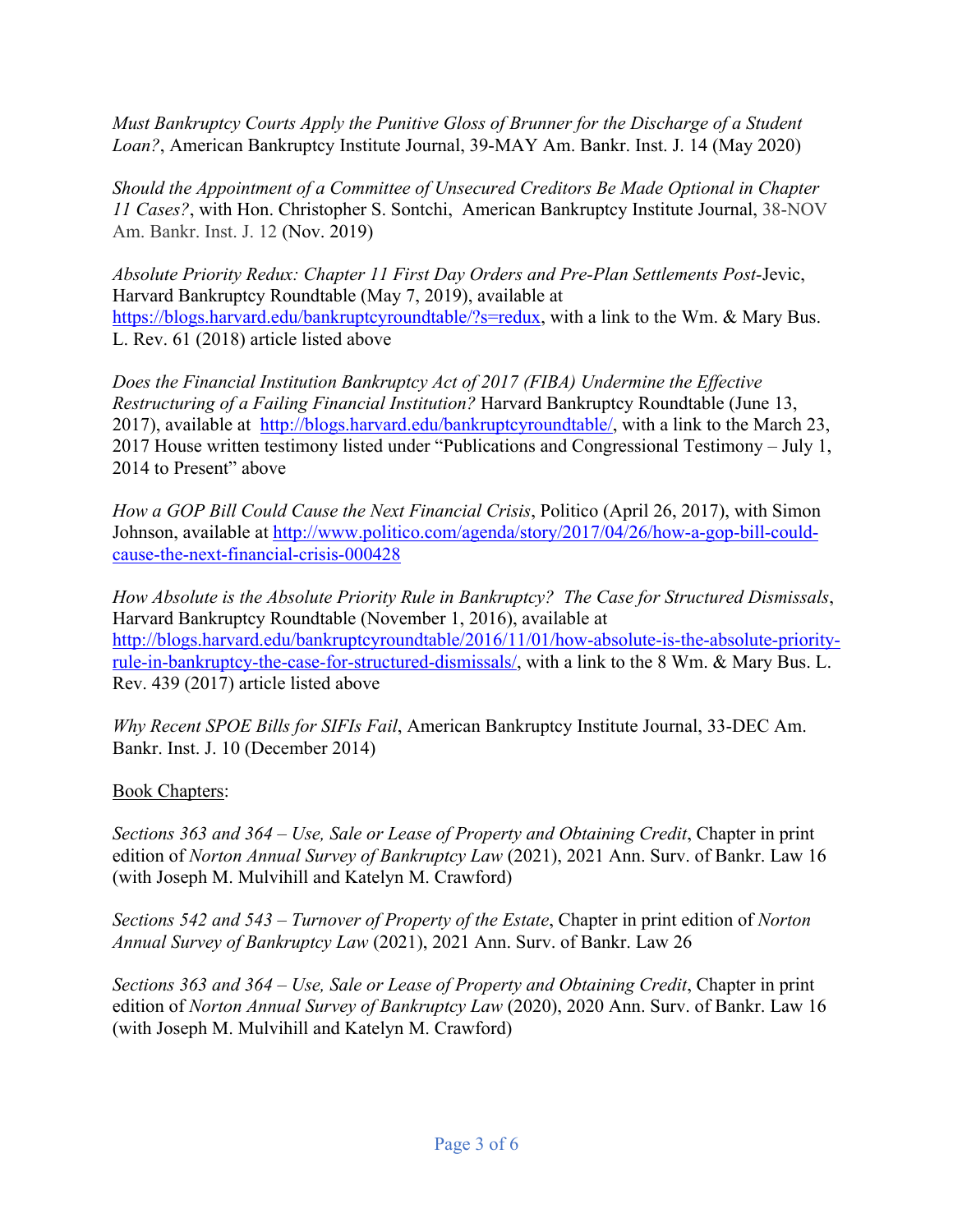*Sections 542 and 543 – Turnover of Property of the Estate*, Chapter in print edition of *Norton Annual Survey of Bankruptcy Law* (2020), 2020 Ann. Surv. of Bankr. Law 27 (with Sophie E. Macon)

*Sections 363 and 364 – Use, Sale or Lease of Property and Obtaining Credit*, Chapter in print edition of *Norton Annual Survey of Bankruptcy Law* (2019), 2019 Ann. Surv. of Bankr. Law 17 (with Joseph M. Mulvihill and Katelyn M. Crawford)

*Sections 542 and 543 – Turnover of Property of the Estate*, Chapter in print edition of *Norton Annual Survey of Bankruptcy Law* (2019), 2019 Ann. Surv. of Bankr. Law 25 (with Gregory J. Flasser and Katharina Earle)

*Sections 363 and 364 – Use, Sale or Lease of Property and Obtaining Credit*, Chapter in print edition of *Norton Annual Survey of Bankruptcy Law* (2018), 2018 Ann. Surv. of Bankr. Law 18 (with Peter J. Keane and Joseph M. Mulvihill)

*Sections 542 and 543 – Turnover of Property of the Estate*, Chapter in print edition of *Norton Annual Survey of Bankruptcy Law* (2018), 2018 Ann. Surv. of Bankr. Law 27 (with Gregory J. Flasser and Katharina Earle)

*Sections 363 and 364 – Use, Sale or Lease of Property and Obtaining Credit*, Chapter in print edition of *Norton Annual Survey of Bankruptcy Law* (2017), 2017 Ann. Surv. of Bankr. Law 19 (with Peter J. Keane and Joseph M. Mulvihill)

*Sections 542 and 543 – Turnover of Property of the Estate*, Chapter in print edition of *Norton Annual Survey of Bankruptcy Law* (2017), 2017 Ann. Surv. of Bankr. Law 29 (with Gregory J. Flasser)

*Sections 363 and 364 – Use, Sale or Lease of Property and Obtaining Credit*, Chapter in print edition of *Norton Annual Survey of Bankruptcy Law* (2016), 2016 Ann. Surv. of Bankr. Law 17 (with Peter J. Keane)

*Sections 542 and 543 – Turnover of Property of the Estate*, Chapter in print edition of *Norton Annual Survey of Bankruptcy Law* (2016), 2016 Ann. Surv. of Bankr. Law 26 (with Gregory J. Flasser)

*Sections 363 and 364 – Use, Sale or Lease of Property and Obtaining Credit*, Chapter in print edition of *Norton Annual Survey of Bankruptcy Law* (2015), 2015 Ann. Surv. of Bankr. Law 17 (with Peter J. Keane)

*Sections 542 and 543 – Turnover of Property of the Estate*, Chapter in print edition of *Norton Annual Survey of Bankruptcy Law* (2015), 2015 Ann. Surv. of Bankr. Law 26 (with Margaret E. Juliano)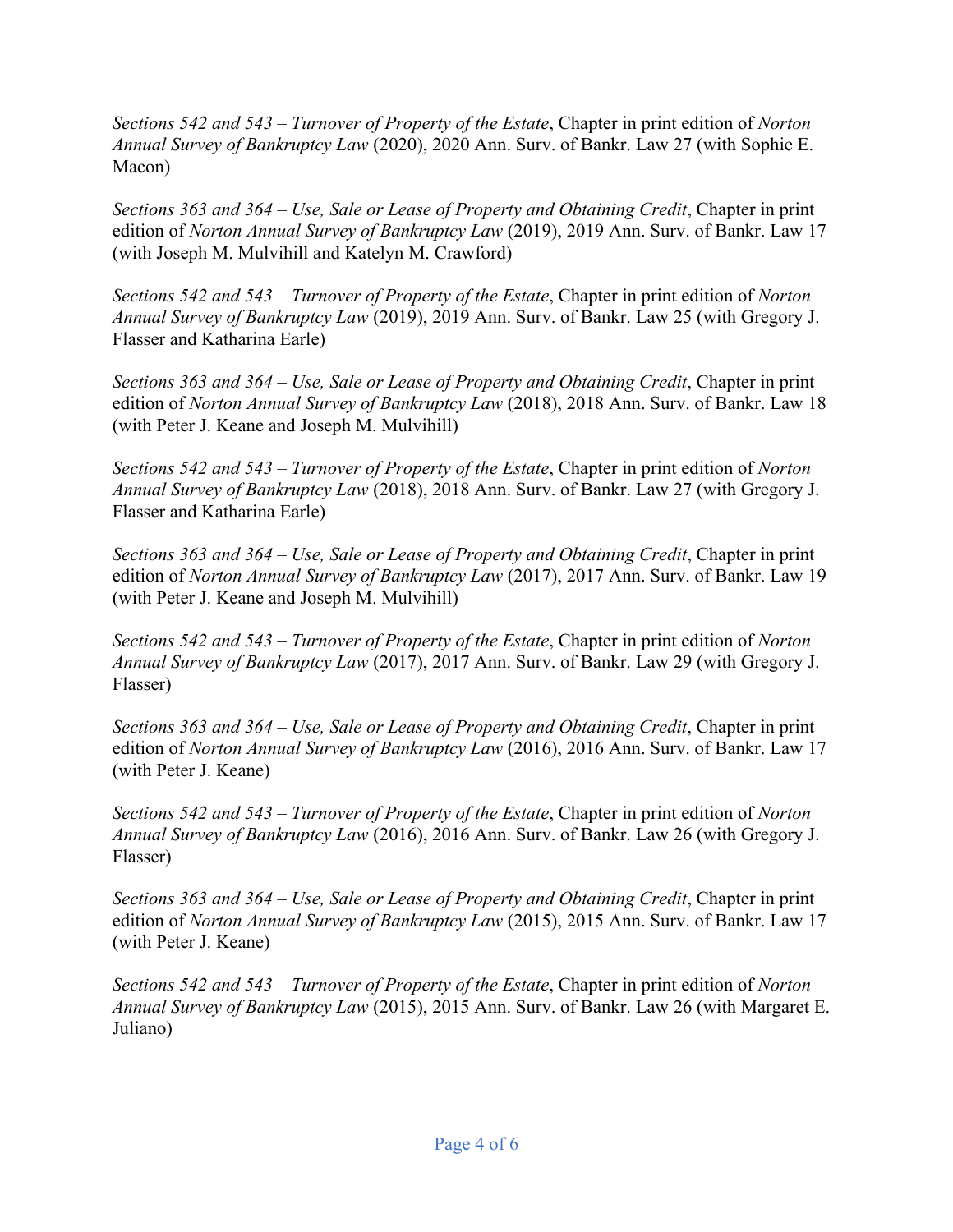*Sections 363 and 364 – Use, Sale or Lease of Property and Obtaining Credit*, Chapter in print edition of *Norton Annual Survey of Bankruptcy Law* (2014), 2014 Ann. Surv. of Bankr. Law 17 (with Peter J. Keane)

*Sections 542 and 543 – Turnover of Property of the Estate*, Chapter in print edition of *Norton Annual Survey of Bankruptcy Law* (2014), 2014 Ann. Surv. of Bankr. Law 26

# **Congressional Testimony**

Statement on Hearing on "Big Bank Bankruptcy: 10 Years After Lehman Brothers," and S. \_\_\_ the "Taxpayer Protection and Responsible Resolution Act" (November 13, 2018), invited by and submitted to the United States Senate Committee on the Judiciary, available at https://www.judiciary.senate.gov/imo/media/doc/Grohsgal,%20Bruce%20-%20Statement.pdf.

Written Testimony on H.R. 1667, the "Financial Institution Bankruptcy Act of 2017," before the House Judiciary's Subcommittee on Regulatory Reform, Commercial and Antitrust Law (March 23, 2017). The written testimony and a recording of the oral testimony from the hearing are available at https://judiciary.house.gov/hearing/subject-h-r- - financial-institution-bankruptcyact-2017/.

Written Responses to Questions for the Record submitted to the House Judiciary's Subcommittee (May 17, 2017), following the March 23, 2017 hearing on H.R. 1667, the "Financial Institution Bankruptcy Act of 2017.

# **Education**

| Columbia University School of Law, New York, NY<br>Harlan Fiske Stone Scholar 1980 and 1979 | J.D. 1980 |
|---------------------------------------------------------------------------------------------|-----------|
| Brandeis University, Waltham, MA<br>Magna Cum Laude, High Honors History and Sociology      | B.A. 1977 |

# **Bar Admissions**

*Delaware, Pennsylvania and New York United States Supreme Court Third Circuit Court of Appeals U.S. District Courts for Districts of Delaware, E.D. Pa., and W.D. Pa.*